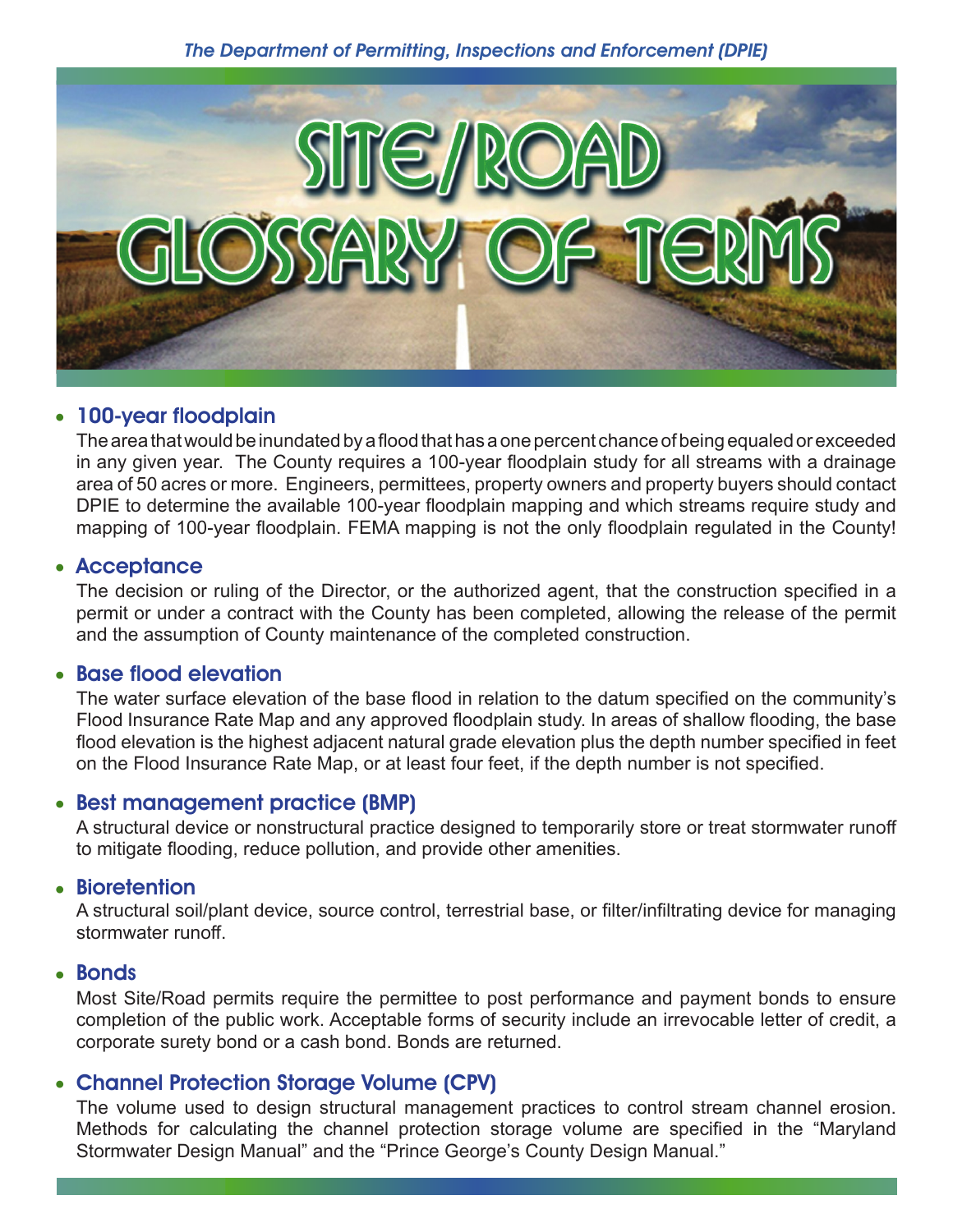# • Chesapeake Bay Critical Area

All waters of and lands under the Chesapeake Bay and its tributaries to the head of tide, as indicated on the State wetlands' maps; all State and private wetlands designated under the Annotated Code of Maryland, Natural Resources Article Title 9; and all land and water areas within 1,000 feet beyond the landward boundaries of State or private wetlands and heads of tide designated under the Annotated Code of Maryland, Natural Resources Article Title 9, as indicated on approved Chesapeake Bay Critical Area Overlay Zoning Map Amendments.

## • Class 1 fill

Load-bearing fills proposed for support of buildings, walls, and other structures whose function would be impaired by settlement.

### • Class 2 fill

Load-bearing fills proposed for support of roadways, pavements, rigid utility lines, house connections and structures which would not be especially impaired by moderate settlement.

### • Class 3 fill

Common fills proposed for lawns, landscape plantings, or for other non-load-bearing usage.

### • Conservation plan

A plan developed in accordance with Subtitle 5B, which demonstrates how a project has been designed to meet the specific Critical Area Commission criteria. The conservation plan consists of an approved stormwater management concept plan, an approved sediment and erosion control plan, a vegetation management plan, and other plans related to environmental systems that may be required by the Washington Suburban Sanitary Commission (WSSC), the Maryland-National Capital Park and Planning Commission (M-NCPPC), the Prince George's County Health Department, and the Prince George's Soil Conservation District (PGSCD).

## • County road

- **County-maintained road:** A public road which has been accepted for full perpetual maintenance by the County.
- **Other public road:** A public road which has been dedicated, deeded, or assigned for public use through an easement, and is open to the public, but over which no public agency has assumed responsibility for full maintenance. Maintenance by the County is limited to the correction of dangerous conditions to permit all-weather use by emergency vehicles and to correct any condition that jeopardizes the lives of the motoring public.
- **Other public surfaced road:** A public road which has been improved with an all-weather surface by the County. Maintenance is limited to providing snow and ice control as necessary for emergency-vehicle access, drainage work necessary to protect the all-weather surface, and repairs to the paved surface.

# • County Road Design and Construction Standards

The standards include the "Specifications and Standards for Roadways and Bridges," the "Specifications and Standards for Highway Traffic Signals," and "The Design Manual for Small Wireless Facilities" published by the Department of Public Works and Transportation (DPW&T), as adopted and amended periodically as referenced in Subtitle 23 of the County Code, together with the Design and Construction Standards specified herein, and the policies and procedures adopted pursuant to the authority of the Director of DPW&T.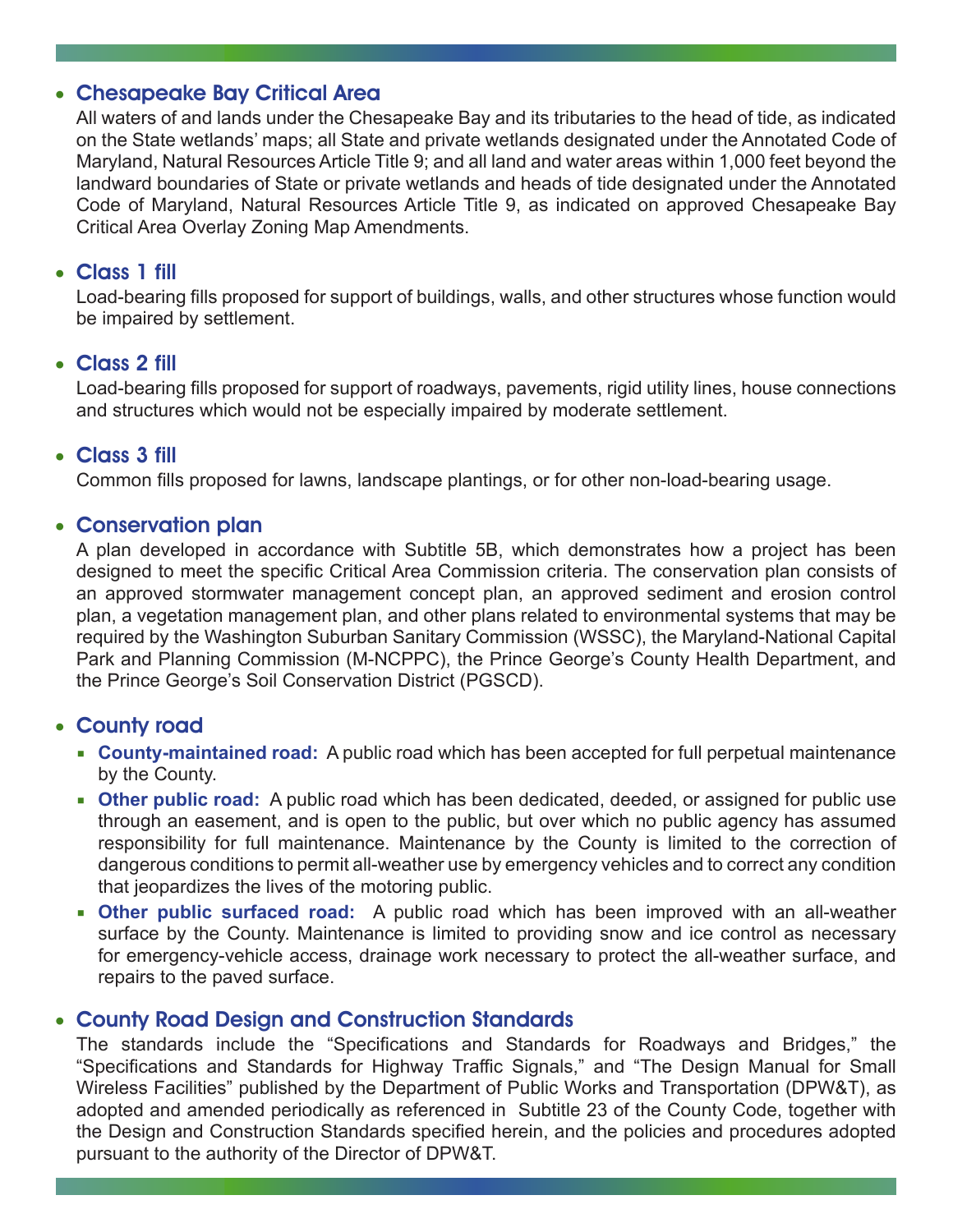#### • Default

A permittee's failure to complete the requirements of a permit within the allotted time designated in the permit or the time prescribed by Subtitles 23 or 32 of the County Code.

#### • Drainage area

The area contributing runoff to a single point measured on a horizontal plane that is enclosed by a ridge line.

#### • Easement

A grant or reservation by the owner of land for the use of such land by others for a specific purpose or purposes, the use of which must be included in the conveyance of land affected by such easement. Most land development projects must grant easements for a variety of purposes, such as storm drain, stormwater management, ingress/egress, private roadways, floodplain, conservation, water/ sewer, public utilities, etc.

### • Elevation certificate

FEMA form on which surveyed elevations and other data pertinent to a property and a building are identified and which shall be completed by a licensed professional land surveyor or a licensed professional engineer, as specified by the Floodplain Administrator. When used to document the height above grade of buildings in FEMA special flood hazard areas, for which base flood elevation data are not available, the Elevation Certificate shall be completed in accordance with the instructions issued by FEMA. The certificate verifies the as-built elevation of a structure. An elevation certificate shall identify the datum of the site topography. This certificate must be submitted to the County prior to the issuance of a Use and Occupancy Permit (U&O).

## • Environmental Site Design (ESD)

Using small-scale stormwater management practices, nonstructural techniques, and better site planning to mimic natural hydrologic runoff characteristics and minimize the impact of land development on water resources. Common ESD practices include rain gardens, dry wells, microbioretention practices, permeable pavement, bioswales, cisterns, green roofs, etc.

## • Erosion and Sediment Control Plan

An erosion and sediment control strategy designed to minimize erosion and prevent off-site sedimentation. Such plans must be approved by the Prince George's Soil Conservation District (PGSCD) and included with grading and street construction permits.

## • Erosion and Sediment Control Standards and Specifications

The latest edition of the "Maryland Standards and Specifications for Soil Erosion and Sediment Control."

#### • Federal road

A public road under the jurisdiction of the U. S. government.

## • Flood Protection Elevation (FPE)

The base flood elevation plus freeboard. Two feet of freeboard is required for FEMA purposes. For non-FEMA studies, one to two feet of freeboard is required, based on the specific watershed, as described in the Prince George's County Stormwater Management Design Manual. Buildings must be built at or above this elevation. Basements are not permitted below this elevation.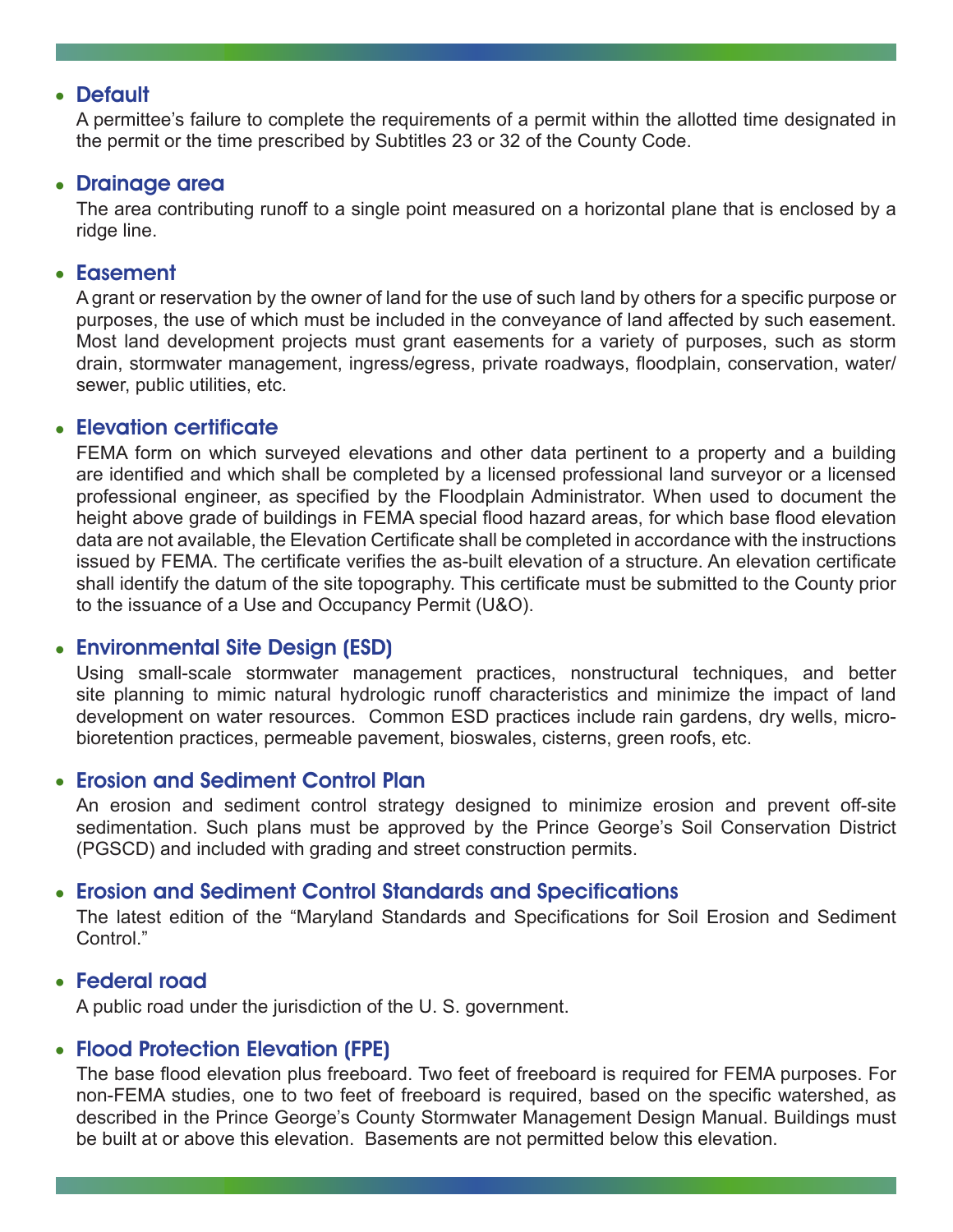# • Flow attenuation (stormwater management quantity control)

Prolonging the flow time of runoff to reduce the peak discharge.

## • Grading permit

A permit issued to authorize site work. These permits typically include grading, paving, roads, sidewalks, trails, storm drain, stormwater management, sediment control, reforestation, recreation facilities, and other site work.

# • Maryland Stormwater Design Manual

The latest edition of the Maryland Stormwater Design Manual, Volumes I and II, that serve as the State of Maryland's official guide for stormwater management principals, methods, and practices.

## • Municipal road

A public road under the jurisdiction of an incorporated municipality. Permits must be issued by the municipality for any work in the public right-of-way controlled by the municipality.

# • Natural Resource Inventory (NRI)

A plan map and supporting documentation that provides all required information regarding the existing physical and environmental conditions on site and is approved by the Planning Director of the Maryland-National Capital Park and Planning Commission (M-NCPPC), or the Director's designee.

## • Obligation for road improvements (from County Road Ordinance 23-103)

Any person seeking to build, alter, reconstruct, or develop or redevelop on land which fronts on an existing or proposed public road is responsible for constructing or upgrading the road to an approved standard. The road should be constructed to its ultimate cross section in accordance with the County Road Design and Construction Standards to an alignment approved by the County.

## • Pavement Assessment Management System (PAMS) Mapping

Prince George's County has a Pavement Assessment Management System (PAMs) map that identifies County roads. A link to the PAMs map can be found on the DPIE Site/Road Plan Review Division landing page or at this link: [https://princegeorges.maps.arcgis.com/apps/webappviewer/](https://princegeorges.maps.arcgis.com/apps/webappviewer/index.html?id=b94b91ba595148edac49ae294926d6) [index.html?id=b94b91ba595148edac49ae294926d61c](https://princegeorges.maps.arcgis.com/apps/webappviewer/index.html?id=b94b91ba595148edac49ae294926d6) 

# • Prince George's County Stormwater Management Design Manual

The latest edition of the "Prince George's County Stormwater Management Design Manual" that complement the "Maryland Stormwater Design Manual."

## • Private road

Any road that is not public. Alleys are considered private roads that are not maintained by the County. Final subdivision plats for a property identify whether roadways are "dedicated to public use." If the area is not dedicated to public use on the record plat, the roads are typically private.

## • Public road

A road that has been accepted for maintenance by a public agency, political subdivision, or incorporated municipality; any road which lies within a right-of-way owned by or under the jurisdiction of the County or dedicated to public use by a recorded deed or recorded plat of subdivision; or any road recognized as public under Maryland law through long use by the public.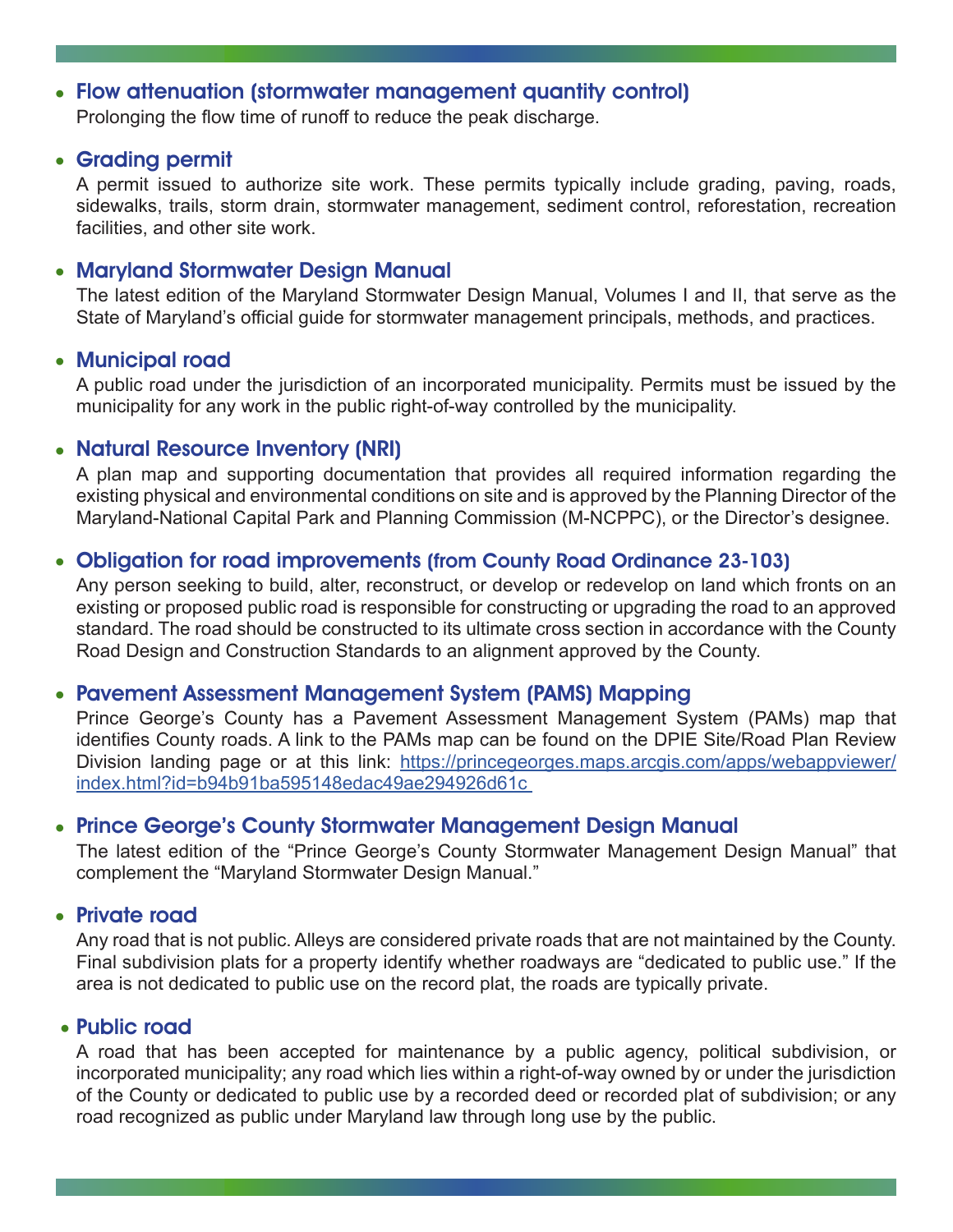# • Redevelopment

Any construction, alteration or improvement performed on sites where existing land use is commercial, industrial, institutional, or multifamily residential and existing site impervious area within the limit of disturbance exceeds 40 percent.

### • Reforestation

The reestablishment of a biological community of perpetual woodlands through the planting of trees on areas from which trees were recently removed.

### • Right-of-way

Any land area that has been dedicated to public use by a plat of subdivision or other instrument recorded in the land records of the County; any land area deeded to or acquired by the County for road or transportation purposes; any land area that has been conveyed to a public agency by easement for public use for road or transportation purposes; any land area that has been declared by competent authority to be a public right-of-way through use or through prescriptive usage in accordance with Maryland law; or any land area along a County-maintained road that falls within the traveled way or the actively maintained shoulders and side ditches of the County-maintained road. With respect to a private road conforming to County Code Subtitle 23, any land area contained in an easement or private right-of-way recorded in the land records of the County for ingress and egress, access, or terms of similar meaning. With respect to stormwater management facilities, any land area contained in an easement or right-of-way recorded in County land records for the installation, operation, or maintenance of the facilities.

#### <sup>l</sup> Road

Any travel way or right-of-way, whether open or not, and any land area dedicated to public use, in a recorded deed or recorded plat of subdivision, for the purpose of, or used for passage of vehicular or pedestrian traffic, together with adjacent appurtenant drainage ditches, channels, support slopes, structures, walks, and traffic control devices. This term embraces all ways designated as roads, streets, alleys, lanes, paths, highways, avenues, or terms of similar meaning.

#### • Roadside tree

Any tree or shrub growing within the right-of-way of any public road.

#### • Site plan

A plan view of a person's property that shows property lines, with bearings and distances of each side of the property; lot, block, parcel number and subdivision name; size of lot or parcel; address; frontage street and/or how the property gains access to a public street; zone; location of existing and proposed structures (building or house, accessory structures, fences, decks, patios, driveways, sidewalks, parking lots, walls, etc.); location, type and size of existing and proposed buried and above ground utilities; existing and proposed topographic contours, spot elevation; existing and proposed elevations of building floor elevations and basements; limit of disturbance (how much land area is being disturbed to construct the project) and area; existing and proposed stormwater management features; floodplain, wetlands, tree lines, environmental features; and other information as required.

*Note:* Permittees filing a permit can have the site plan prepared by hiring a civil engineer or land surveyor. The residential homeowner may also utilize the final house location survey provided at the time they purchased their house. This final house location survey is prepared by a licensed surveyor and is a useful "base sheet" for preparing the site plan for simple permits — driveways, fences, decks, etc. Another option is to contact the Maryland-National Capital Park and Planning